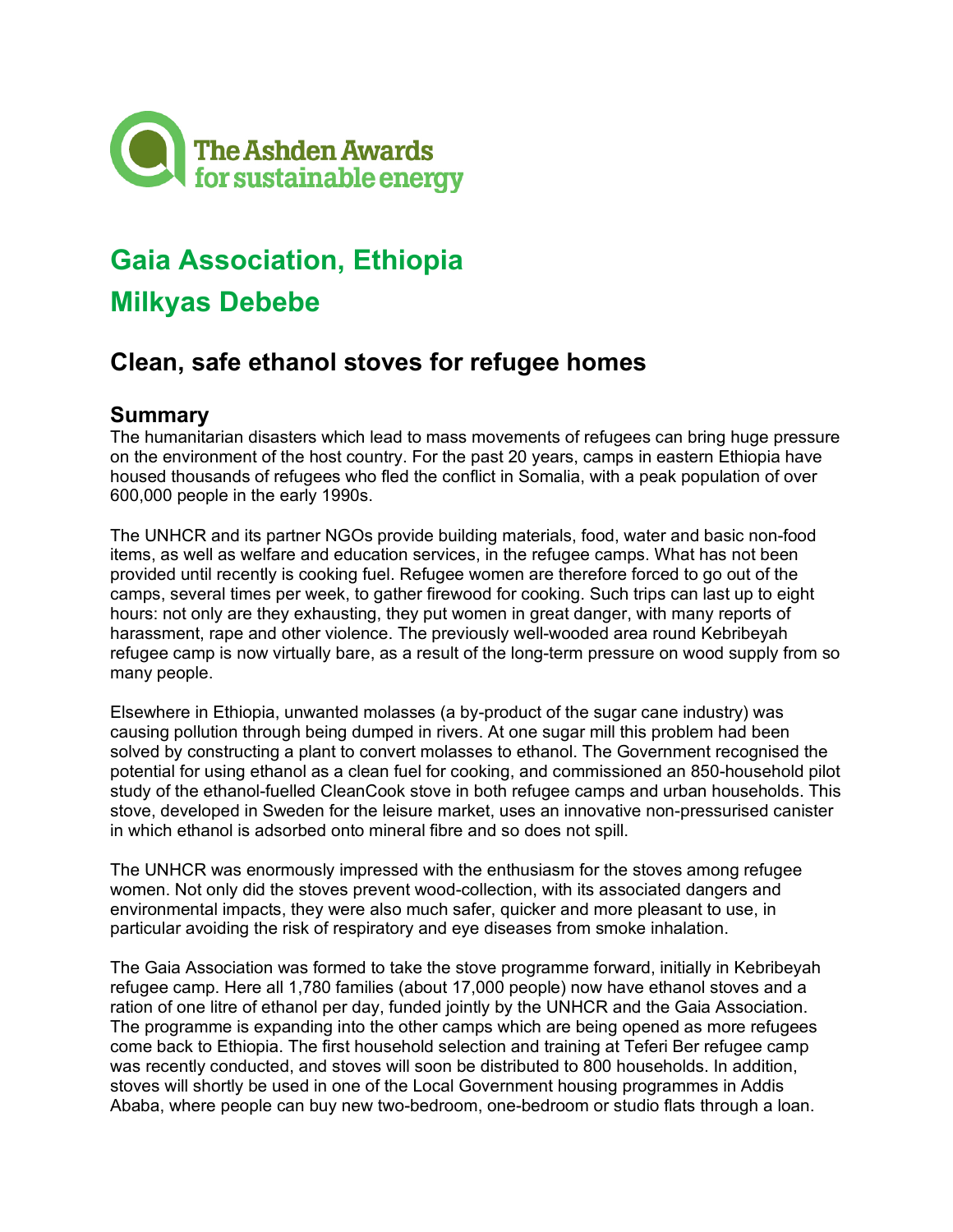The Government plans to install ethanol plants at all sugar mills, and the ethanol production would then supply over 200,000 stoves as well as other uses.

Studies have shown that a stove can replace all the 3.7 tonnes/year of largely-unsustainable fuelwood used by a household in Kebribeyah refugee camp, equivalent to about 6.2 tonnes/year of  $CO<sub>2</sub>$  emissions. In urban areas the stoves replace a mix of wood, charcoal and kerosene, saving an average of about 3.1 tonnes/year  $CO<sub>2</sub>$  per stove

Minor design changes were made after the pilot study, so that the stove was more suitable for use in Ethiopia. Local production of the stoves in now starting near Addis Ababa, with an initial plan for 18,000 stoves per year, and significant potential to expand.

# **The organisation**

The Gaia Association was founded in 2005 by US-based Stokes Consulting Group. Stokes had previously run a pilot study of ethanol-fuelled cooking stoves. The Gaia Association was founded as an Ethiopian NGO to carry the successful work forward. The Association currently employs eleven staff, mostly young Ethiopian professionals. The annual turnover of the Gaia Association is about £180,000.

| <b>Address:</b> | The Gaia Association |
|-----------------|----------------------|
|                 | <b>Bole Subcity</b>  |
|                 | Wereda 17            |
|                 | Kebele 23            |
|                 | House No 20032/L     |
|                 | PO Box 1460 / 1250   |
|                 | Addis Ababa          |
|                 | Ethiopia             |
| Telephone:      | +251-911-61 80 43    |
| Email:          | milkyasd@gmail.com   |
| Website:        | None                 |

### **Context**

The protracted conflict in Somalia has disrupted life for millions of people. Over the past 20 years, refugees have travelled west to neighbouring Ethiopia, reaching a peak of over 600,000 in the early 1990s. Many returned voluntarily when the conflict eased in 2005, but since July 2007 the worsening situation in Somalia has caused refugees to return to Ethiopia for safety. Approximately 27,000 people are now living in Kebribeyah and Teferi Ber refugee camps in eastern Ethiopia and the UNHCR plans to re-open at least two more camps.

The UNHCR works with a number of NGO partners, including the Ethiopian Administration for Refugee and Returnee Affairs (ARRA) to care for refugees. It provides basic building materials, and families in Kebribeyah fence in small compounds in which they build a group of huts. Food, and basic non-food items like cooking pots are also provided, and water is pumped from a borehole about 20 km away, although the supply is frequently disrupted. Other NGO partners are involved with education, health and welfare.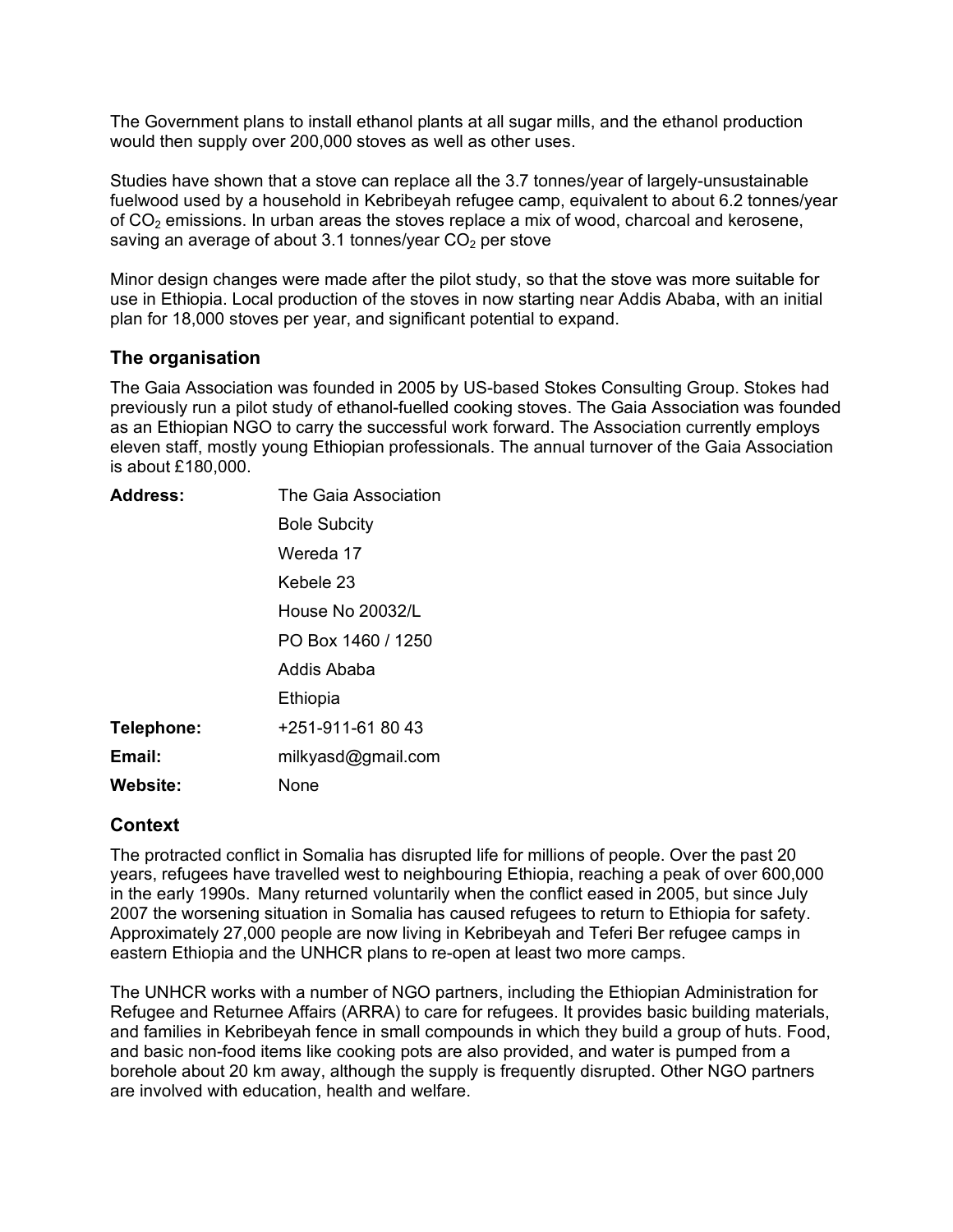Until recently, refugee households have not been provided with cooking fuel. This has forced refugee women to go out of the camps to collect firewood, where they are in great danger of attack and rape. Over 20 years, the previously well-wooded area around Kebribeyah has become seriously deforested.

Separately the Government of Ethiopia knew that unwanted molasses (a by-product of the sugar cane industry) was causing pollution through being dumped in rivers. At one sugar mill this pollution problem had been solved by constructing a plant to convert molasses to ethanol, but markets for the ethanol were limited. The Government recognised the potential for using this ethanol as a clean fuel for cooking, and in 2003 put out a tender for a pilot study of ethanol stoves. Harry Stokes (of Stokes Consulting) and Bengt Ebbeson (inventor of the CleanCook stove) won the tender. The Swedish-designed CleanCook stove, fuelled with locally-produced ethanol was used in a pilot study of 850 households, 300 of which were in three refugee camps.

The pilot study confirmed the usefulness, safety and popularity of the stoves. Because of the UNHCR concern about deforestation and refugee welfare, the initial focus of the follow-up programme was to provide stoves and ethanol to refugee households.

| 79.0<br>Population (2005)<br>million<br>16.0%<br>Urban population<br>GDP per capita US\$ (2005)<br>\$157<br>- at purchasing power parity<br>\$1055<br>Population living on less than \$1 a day (2005)<br>23.0%<br>Population living on less than \$2 a day (2005)<br>77.8%<br>Population with access to grid electricity (2005)<br>15%<br>Annual electricity consumption per person (2004)<br>36 kWh<br>Annual $CO2$ emissions per person (2004)<br>ი 1<br>tonne | <b>Statistical Information - Ethiopia</b> |     |  |
|------------------------------------------------------------------------------------------------------------------------------------------------------------------------------------------------------------------------------------------------------------------------------------------------------------------------------------------------------------------------------------------------------------------------------------------------------------------|-------------------------------------------|-----|--|
|                                                                                                                                                                                                                                                                                                                                                                                                                                                                  |                                           |     |  |
|                                                                                                                                                                                                                                                                                                                                                                                                                                                                  |                                           |     |  |
|                                                                                                                                                                                                                                                                                                                                                                                                                                                                  |                                           |     |  |
|                                                                                                                                                                                                                                                                                                                                                                                                                                                                  |                                           |     |  |
|                                                                                                                                                                                                                                                                                                                                                                                                                                                                  |                                           |     |  |
|                                                                                                                                                                                                                                                                                                                                                                                                                                                                  |                                           |     |  |
|                                                                                                                                                                                                                                                                                                                                                                                                                                                                  |                                           |     |  |
|                                                                                                                                                                                                                                                                                                                                                                                                                                                                  |                                           |     |  |
|                                                                                                                                                                                                                                                                                                                                                                                                                                                                  |                                           |     |  |
|                                                                                                                                                                                                                                                                                                                                                                                                                                                                  |                                           |     |  |
|                                                                                                                                                                                                                                                                                                                                                                                                                                                                  |                                           |     |  |
|                                                                                                                                                                                                                                                                                                                                                                                                                                                                  |                                           |     |  |
|                                                                                                                                                                                                                                                                                                                                                                                                                                                                  | Population undernourished (2004)          | 46% |  |
| Population with access to an improved water supply<br>22%                                                                                                                                                                                                                                                                                                                                                                                                        |                                           |     |  |
| (2004)                                                                                                                                                                                                                                                                                                                                                                                                                                                           |                                           |     |  |
|                                                                                                                                                                                                                                                                                                                                                                                                                                                                  |                                           |     |  |
| Source: UNDP                                                                                                                                                                                                                                                                                                                                                                                                                                                     |                                           |     |  |

### **Technology and use**

#### **Stoves**

The CleanCook stove is modelled on the Origo stove, which was invented in 1979 by Bengt Ebbeson and developed for the European and North American leisure market. The Origo has become one of the most popular stoves for use in boats and camping, and is now manufactured by Swedish company Dometic.

The stove is designed around the innovative ethanol canister, which is patented in the EU. The cylindrical, stainless steel canister is packed with a special refractory mineral fibre which adsorbs up to 1.2 litres of ethanol on its surfaces. When the stove is lit, the ethanol evaporates and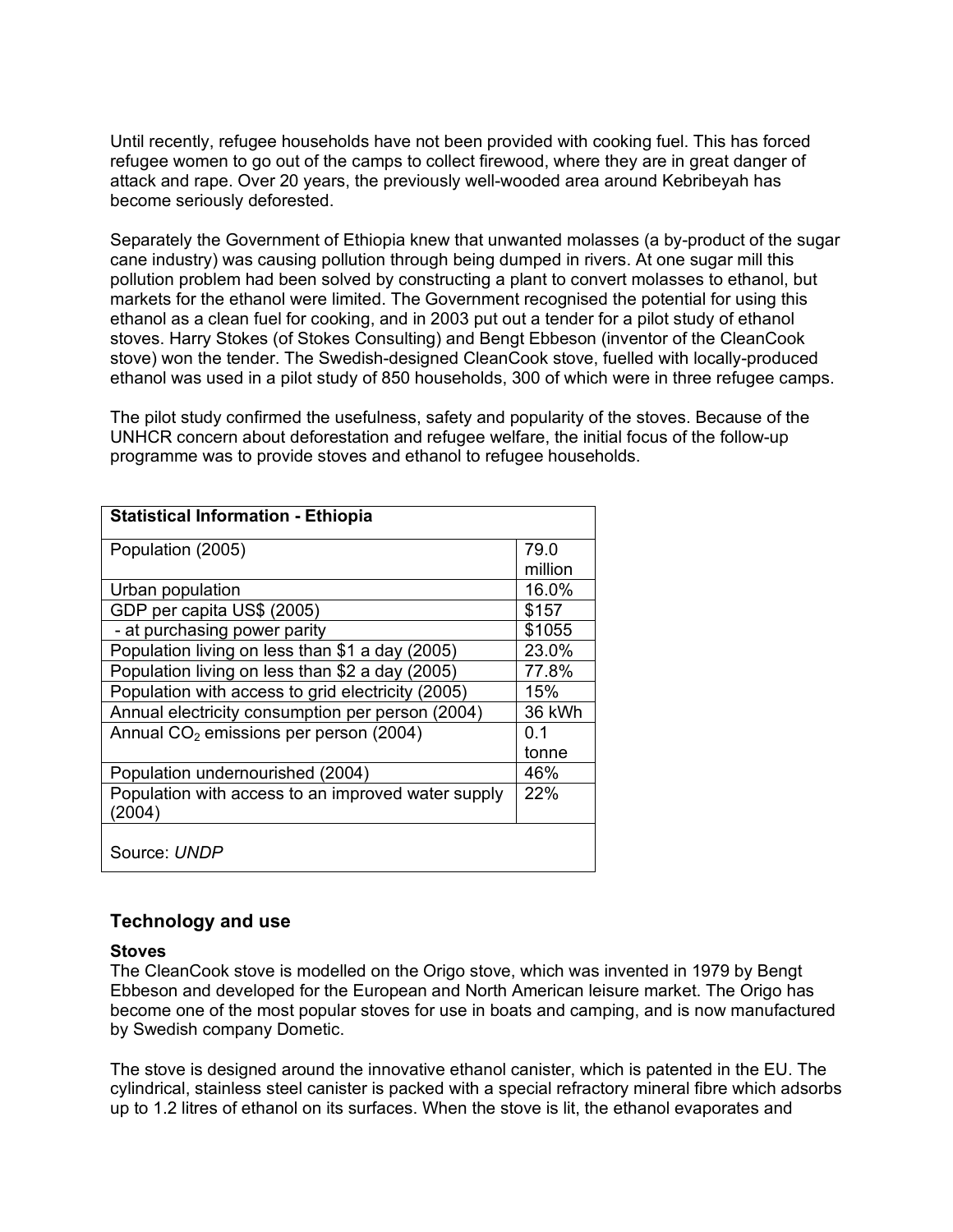mixes with air to burn readily, allowing a maximum power of 1.5 kW per burner. Provided that the canister is not over-filled, the ethanol will not leak or spill even if the canister is knocked over. The canister does not need to be pressurised, which minimises risk of explosion. The canister is approximately 240 mm diameter and 50 mm tall, and filled via a 80 mm diameter hole in the top, which is covered by a metal mesh to prevent the fibre from coming out.

The pilot study in Ethiopia trialled two-burner Origo stoves, but one-burner models are now used for the refugee camps because they can accommodate larger pots. The stove body, approximately 290 mm wide by 240 mm deep by 160 mm high for the one-burner model, is constructed from stainless steel. Close attention is paid to safety (for instance, no sharp edges) and durability (careful welding and riveting), giving a working life of 10 to 15 years for leisure use, and a predicted five to 10 years for daily use in Ethiopia. The fuel canister clips securely under the stove body. The only moving part in the stove is the regulator, which slides a cover on or off a hole in the top of the stove body, and thus over the hole in the top of the ethanol canister. This regulates the supply of ethanol vapour to the flame. In the closed position the regulator blocks the ethanol from evaporating. On the top of the stove there is a flame spreader and pot stand.

Stove operation is very simple. The empty canister is filled with one litre of ethanol from a bottle or jug. Any drops round the filling hole must be wiped off. The canister is clipped onto the base of the stove, then the regulator is opened and a match or lighter used to ignite the ethanol vapour. After a few minutes the ethanol is warm enough to evaporate freely, and the regulator can then be used to adjust the flame to the desired level. When cooking is finished, the canister is left in the stove with the regulator closed, to minimise evaporation of any remaining ethanol.

Several design modifications were made for the Ethiopian market, as a result of consumer feedback from the initial pilot study and independent performance tests. The pot-stand was redesigned to enable the use of larger and round-bottomed pots, and raised to allow more oxygen to reach the flame. Better guides were provided to locate the fuel canister in the stove body. Handles were added to make the stove easier to carry and to turn over to refill.

Until recently the stove bodies and ethanol cylinders have been manufactured in Europe to Ethiopian design requirements, but the stove bodies will very soon be made in Ethiopia. The Gaia Association has reached an agreement with an Ethiopian business, Makobu Enterprises, for exclusive manufacture under licence from Dometic.

Amio Engineering, a precision engineering company in Addis Ababa, has already produced the dies which are needed to cut the parts of the stove body from sheet metal. Initially stove parts will be produced by Mulu Assefa, a workshop in Addis which produces cooking pots. Makobu Enterprises is a business with a strong social commitment, and one aspect of this is bringing employment to rural areas. Over a number of years it has been developing a small industrial area in Tulubolo a village 81 km West of Addis Ababa. 1,100  $m^2$  of factory space in this site is being used to set up the assembly line for producing 50 stoves per day from early May 2008.

By the end of April 2008, the Gaia Association had supplied CleanCook stoves to all 1,780 refugee families in Kebribeyah refugee camp, and 50 to households in Addis Ababa. It also had 3,200 stoves on order: 800 for Teferi Ber camp; 2,000 stoves for a government housing development; and 500 for a Catholic social housing programme.

#### **Ethanol production and supply**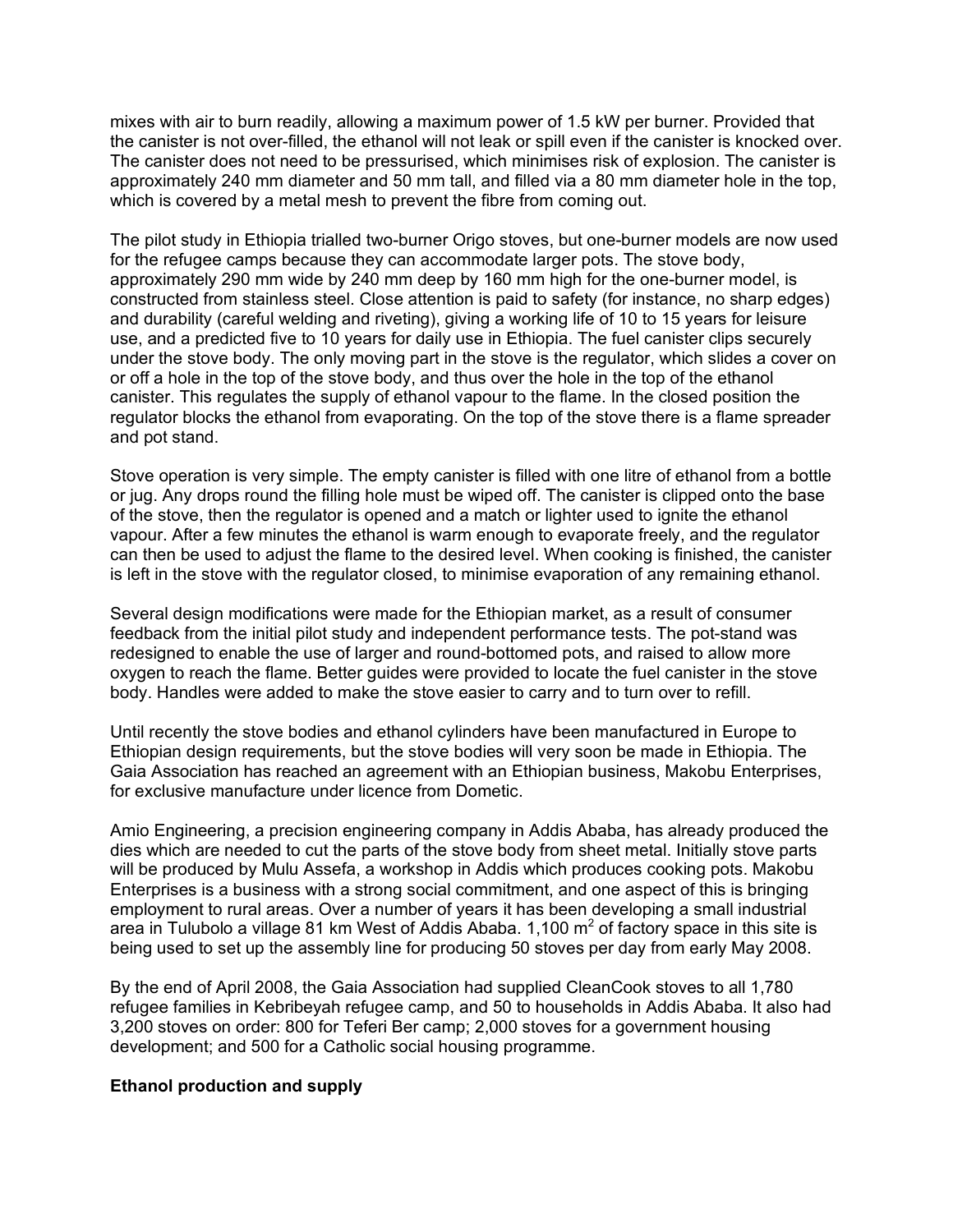Ethiopia has a large, government-owned sugar-cane industry, which produces about 115,000 tonnes/year molasses as a by-product. Some molasses is fed to animals or exported, but the selling price is low and markets are limited. Much of the molasses is simply dumped in rivers or on land, causing extensive pollution. In 1999, a plant was built at the Finchaa sugar mill to produce ethanol from molasses by fermentation. This plant currently produces about eight million litres of ethanol per year, of which about two million litres are used by local industries.

The Gaia Association buys ethanol from the government under an annual contract which has just been renewed. The ethanol is denatured with a bitter additive, to make it unpalatable for drinking, and it is also dyed blue so that it cannot be mistaken for water. This is done at the Gaia Association office in Addis Ababa, before the ethanol goes out to the camp. Ethanol is currently transported in a 13,500 litre tanker from the sugar mill to locked storage tanks at the Kebribeyah refugee camp. The Gaia Association is buying three 30,000 litre tankers which will be large enough to supply the two camps. Each refugee family has to be registered with the UNHCR, and is issued with a stove and coupons for ethanol through the UNHCR rations system. Every ten days, the family exchanges a coupon for ten litres of ethanol.

The stoves can use 'technical ethanol' (96% ethanol, 4% water) which is cheaper and easier to make than the 99.5% purity required in 'power ethanol' for vehicle use. This means that lower cost ethanol production may be feasible. The sugar mill plant can produce both technical and power alcohol.

# **How users pay**

£1 = 19 Ethiopia Birr [April 2008]

The imported single-burner stoves cost about 530 Birr (£28) each. This will come down to about 320 Birr (£17) with local manufacture, or 530 Birr (£28) for a two-burner model. Ethanol costs about 2.8 Birr/litre (£0.15/litre) at the factory gate, and will retail at about 3.5 Birr/litre allowing for denaturing and distribution costs

Currently the refugee families do not pay for the stoves or fuel because they have very little money and little opportunity for paid employment. The UNHCR and the Gaia Association currently provide 10 litres of ethanol free of charge every ten days to each refugee family, but plan to increase this now that there is a guaranteed supply for the two camps. The UNHCR and the Gaia Association are considering work projects as a way for the users to pay in kind. These may include tree-planting, so that a refugee family would give their labour to help establish a tree-nursery and maintain a number of trees in and around the camp.

Stoves will shortly be used in one of the Local Government housing programmes in Addis Ababa, where people can buy new two-bedroom, one-bedroom or studio flats through a loan. In this case, the cost of the stoves will be included in the loan repayments. A 30,000 litre ethanol tank will be provided with other communal facilities for a 2,000-flat development, and ethanol sales will be managed by a community co-operative. In a social housing project run by the Good Shepherd Sisters, stoves will be provided free but users will pay for the ethanol.

# **Training, support and quality control**

The Gaia Association employs a full-time coordinator and four members of the refugee community to manage the ethanol stove programme at Kebribeyah. The stove users are trained to fill the stove with ethanol, operate the flame control, store the stove and ethanol safely, and keep the stove clean. They receive a laminated instruction card in their own language, illustrated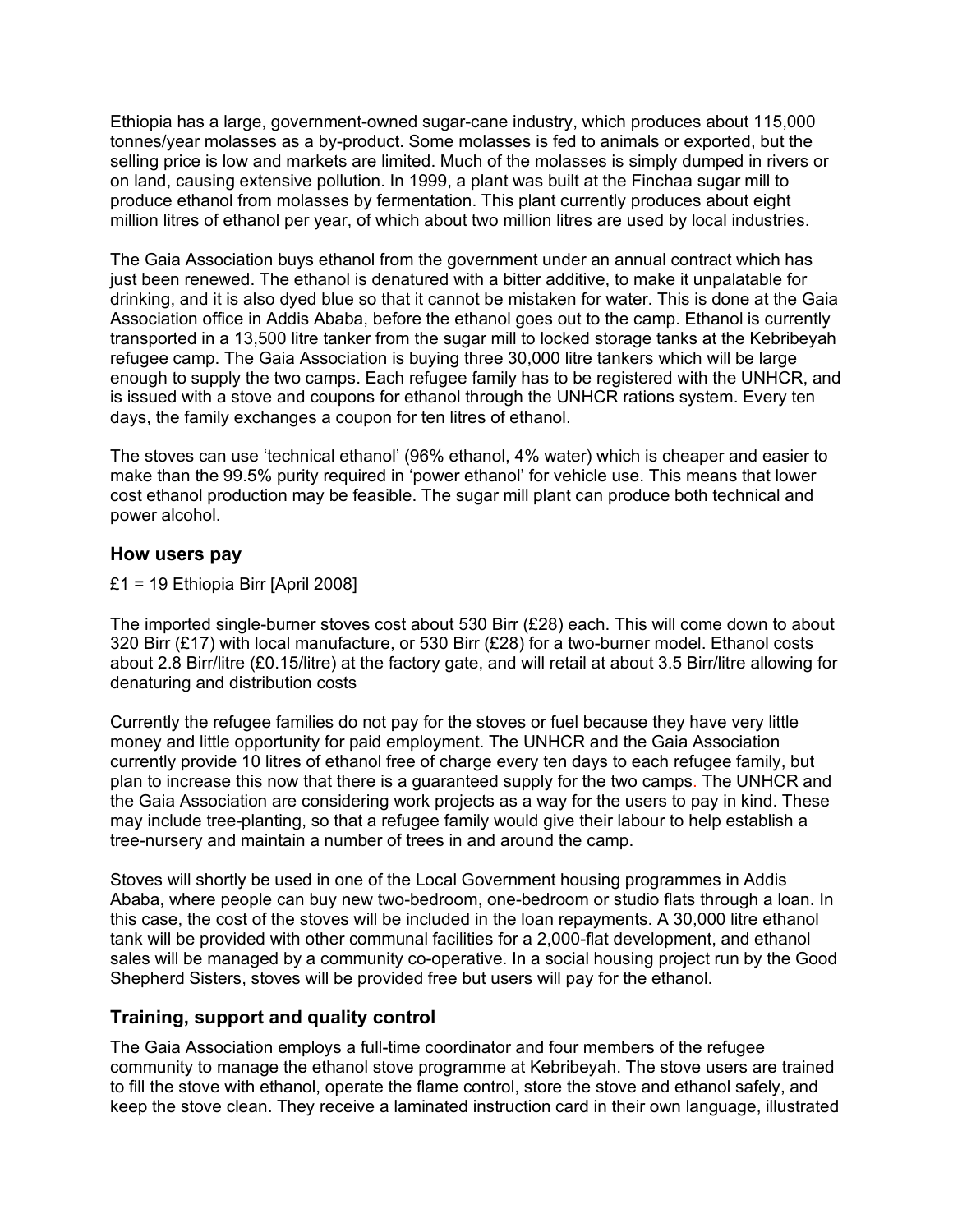with pictures to explain the stove use. The only problem with ethanol supply has been that on one occasion the tanker used to transport it was contaminated with oil, and this fouled the mineral fibre in the ethanol canisters.

Refugee community leaders are invited to attend all stove training sessions, and these leaders recommend the priority order for new households to receive stoves. The camp co-ordinator and refugee staff follow up new users to ensure correct use of the stoves.

The stoves have proved easy to use and very reliable, with no damage to stove bodies reported during the two and-a-half years that the programme has been running. Regulators occasionally need repair, but this can be done locally. The quality of stove production in Ethiopia will be checked by Dometic, as a condition of their licence agreement, and every stove will have a serial number.

### **Benefits**

#### **Benefits for refugee users**

1780 ethanol-fuelled CleanCook stoves have been supplied to Kebrebiyah Camp and are improving the lives of approximately 17,000 people.

There is overwhelming enthusiasm for the ethanol stove among women in the Kebribeyah refugee camp. For them, the main benefits of the stove are the freedom from the burden of gathering fuelwood, and a much safer and more pleasant environment for cooking.

Wood is the main fuel for cooking in all the refugee camps in Ethiopia, and in virtually all households it is the job of women and children to collect it. A survey conducted by the Gaia Association before the pilot programme found that families used on average 3.7 tonnes/year of fuelwood. Without any alternative stove, wood collection involved a trip out of the camp lasting up to eight hours, every two or three days. Such trips involve hard physical work, with back injuries, grazes and broken limbs common. Even more significant is the great personal danger to women when they are outside the camp on their own, with many reports of harassment, rape and other violence. One woman told the visiting Ashden judge that she had given the stove to her daughter as a wedding present "so that she would not have to face the dangers of going to gather firewood". The wood supply has decreased over the years because of the enormous numbers of refugees, increasing the tensions between the refugee and local populations, who both rely on wood. Women have to walk increasingly far and to more isolated, dangerous places – and sometimes no wood can be found. The UNHCR recently held a meeting in Addis Ababa to bring their NGO and donor partners together with representatives from all the refugee camps in Ethiopia. Kebribeyah was the only camp where fuel supply was not raised as a serious problem.

Before the ethanol stoves were available, most cooking was done on open fires or using simple wood stoves made from clay. Women would often cook outdoors to avoid the smoke, although many would have preferred to be indoors. Refugee women in Kebribeyah who use the ethanol stoves find them simple and quick to use, and suitable for all the food they want to cook. They experience less eye and respiratory problems from the wood smoke, and do not get so hot  $- a$ considerable benefit when drinking water is in short supply. Food does not taste of smoke, and the pans and clothes stay cleaner. Most women visited by the Ashden judge chose to cook indoors, and the ethanol stove was clearly a valued possession: one women said that when she cooked on the ethanol stove it reminded her of being at home in Somalia.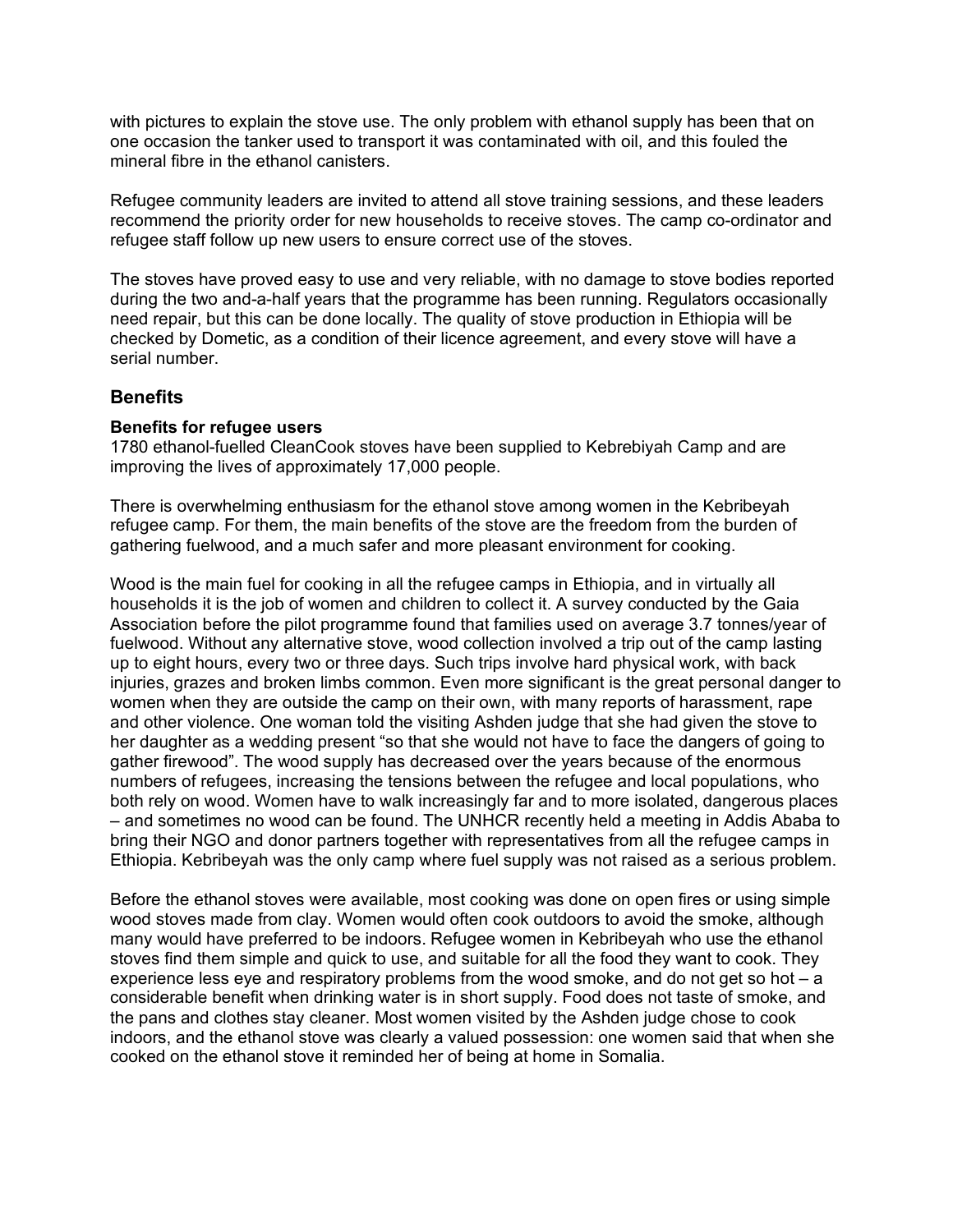Children also benefit from the ethanol stoves. Older refugee women regret that their own daughters missed out on education because of the time taken in gathering wood. Women who do not need to gather wood can spend much more time with their children, and children are more inclined to stay around when cooking is taking place if there is no wood smoke.

The air pollutants from stove which are known to have the most serious impacts on health are particulates and carbon monoxide (CO). The emissions and energy performance of the CleanCook stove have been compared directly with conventional LPG and kerosene stoves by the Aprovecho Research Institute in the USA, using standard laboratory tests. The CleanCook stove performed better than kerosene in all tests: it produced lower emissions of both particulates and CO; it used 30% less energy to boil five litres of water in a standard pot; and it brought the water to the boil in 32 rather than 42 minutes. The particulate emissions and energy use for the CleanCook were the same as for LPG, although the LPG stove brought water to the boil in only 23 minutes, and produced lower emissions of CO. A separate study, conducted by the UNDP in Malawi, compared the CleanCook with wood and charcoal stoves. The CleanCook produced only half the CO and less than 1% of the particulates of the wood stove, and used 71% less energy. Compared with the charcoal stove, the energy saving was somewhat smaller (55%) but reduction in both CO and particulates were greater.

#### **Environmental benefits**

Deforestation is well known as a serious environmental problem associated with caring for large refugee populations. In some countries the shortage of wood is so severe that refugee agencies bring truckloads in from elsewhere – but this just shifts the deforestation problem. The UNHCR in Ethiopia have satellite images from 1988 which show a well-forested area around Kebribeyah, which is now almost barren. Because of the severe pressure on wood supplies, the Government of Ethiopia has now banned all cutting of live trees around refugee camps. There is therefore considerable interest from the UNHCR in a stove which uses a locally-available fuel to reduce the demand for firewood.

In the pilot project, when refugee families were provided with one litre/day of ethanol, those in Kebribeyah camp replaced between 95 and 100% of their firewood use. With an average household consumption of about 3.7 tonnes/year, this would suggest total fuelwood savings of about 6,600 tonnes/year. Recent interviews in the camp suggest that larger families are still using some wood, so the Gaia Association is now increasing the supply of ethanol to the camp.

A survey commissioned by the Gaia Association used fuel measurements from the pilot study to estimate the greenhouse gas savings associated with using the CleanCook stove. The replacement of 3.7 tonnes/year of unsustainable wood by an ethanol stove was estimated to save 6.2 tonnes/year  $CO<sub>2</sub>$  equivalent. The calculation includes both  $CO<sub>2</sub>$  and non-CO<sub>2</sub> greenhouse gases, and also takes into account the small addition of greenhouse gases from ethanol processing. Similar calculations based on replacing a mix of wood, charcoal and kerosene in Addis Ababa, give about 3.1 tonnes/year  $CO<sub>2</sub>$  per stove.

Producing ethanol also avoids the environmental problem of molasses disposal around sugar mills, in particular water pollution.

#### **Economic and employment benefits**

The ethanol need for all cooking except *injera* baking costs a typical family about 84 Birr per month. It is cheaper than subsidised kerosene (85 Birr per month) and LPG (134 Birr per month) but more expensive than electricity and charcoal. Ethanol and stove marketing will directly employ about 44 people.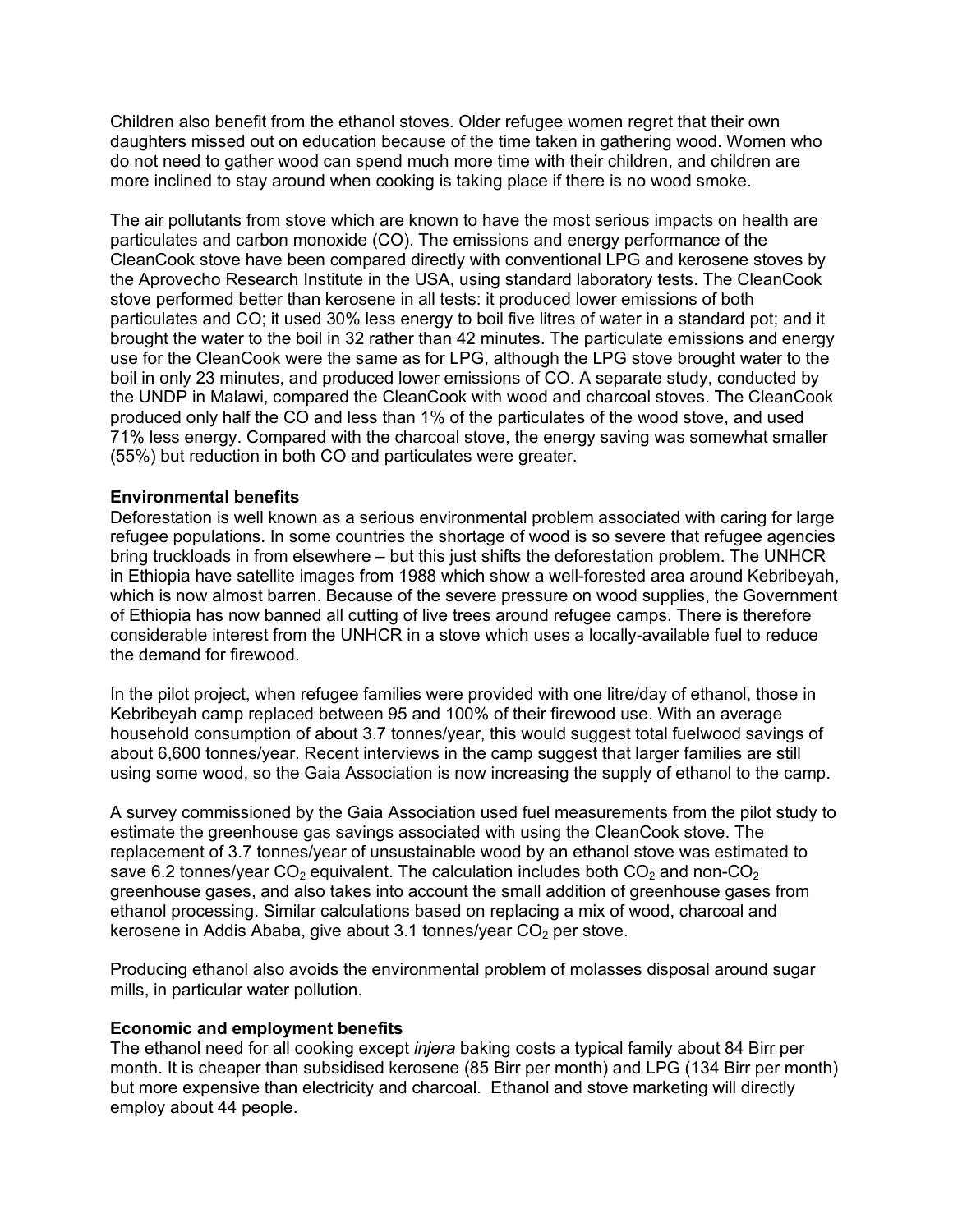# **Potential for growth and replication**

The popularity of the CleanCook stove, and the social and environmental benefits which it brings, suggest that there is significant potential for it to be used more widely both in Ethiopia and elsewhere.

The Government of Ethiopia is increasing ethanol production at Fincaa sugar plant, and plans to have ethanol plants at all other sugar mills by 2012. This could produce 130 million litres/year of ethanol, which could easily supply over 200,000 domestic stoves, leaving sufficient for 5% blending in vehicle fuel in Ethiopia if the Government decides to do this. The Gaia Association is also considering the feasibility of establishing its own 5,000 litre/day 'microdistillery' near one of the sugar factories, to provide an alternative route for producing ethanol from molasses. This smaller plant would be designed to accept whole sugar cane as well as molasses and may produce ethanol more cheaply (2 Birr/litre, compared with 2.8 Birr/litre for current purchases). Plants of this type are quicker to set up than full-scale distilleries, and easier to replicate in other areas.

Because of the severe pressure on wood supplies, the Government of Ethiopia has now banned all cutting of live trees around refugee camps. The UNHCR therefore has to provide alternatives to fuelwood at any new refugee camps. The popularity of the CleanCook stoves at Kebribeyah means that the UNHCR has already chosen to use them at Teferi Ber, a camp which is now nearly full of returning refugees. The Ethiopian Administration for Refugee and Returnee Affairs (ARRA) wants to introduce the CleanCook stove to two further camps.

The pilot study also showed strong interest in the CleanCook stove from the resident population of Addis Ababa. Here the stoves would replace wood, charcoal, kerosene and LPG. The initial 2,000-stove programme which will soon be operational in the Local Government housing development will further test the popularity of the stoves and the logistics of ethanol supply. Such a programme could be replicated in other housing developments. The Gaia Association has made a preliminary assessment of the potential of carbon finance to provide the capital for such future programmes, and is also looking at other finance options such as micro-credit and payroll finance.

Makobu Enterprises will soon be producing 50 stoves per day (18,000 per year) with the potential to scale up to at least 450 per day in their current factory. There is therefore the capacity to provide for both Ethiopian and export markets. It is likely that the stove can be made more affordable in the future, using mild steel or galvanised iron for the stove body rather than stainless steel. It could also be adapted for cooking different foods, in particular for the large *injera* (local bread) which is eaten throughout Ethiopia and elsewhere in the region.

The conditions that made this stove necessary and have led to its success are likely to be similar in other refugee camps. A strong reliance on woody biomass for cooking is common and leads to de-forestation, especially if the local population rises sharply due to conflict nearby. Sugar cane is grown extensively in many other counties. The CleanCook stove is simple, safe lightweight and portable. The existing project has shown that new people can start to use this stove quickly and easily, following some basic training.

The Gaia Association has monitored the programme carefully, to document experience for future developments. The work has been presented at several conferences including the Partnership for Clean Indoor Air (PCIA) in Bangalore in 2007 and the World Bioenergy Conference in